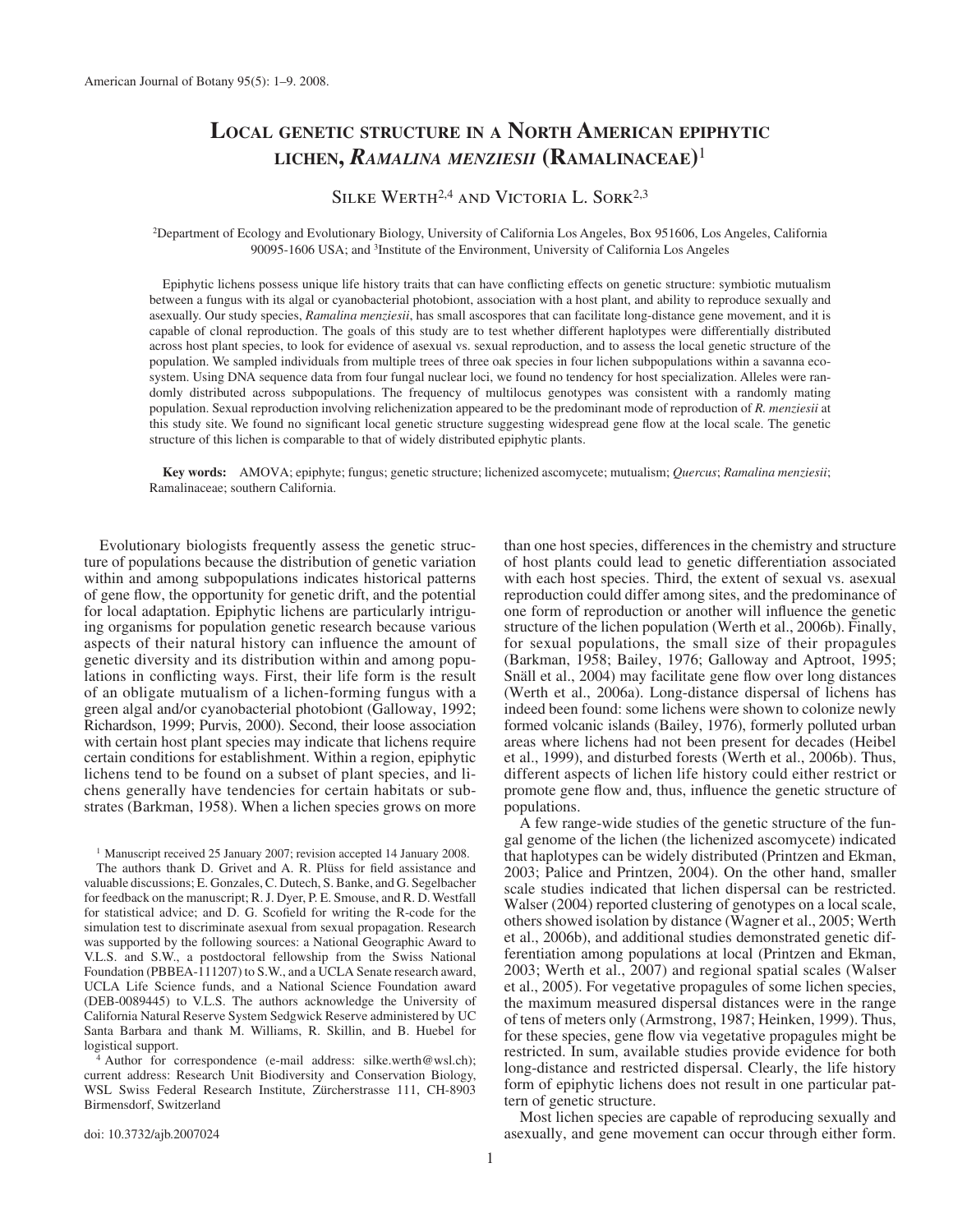Lichens reproduce asexually when the vegetative body of the lichen (thallus) fragments, and many, but not all lichen species can reproduce in this way. Vegetative reproduction can lead to a clustering of multilocus genotypes (or genets) within and among neighboring trees and to significant spatial structure at short distances (Walser, 2004; Werth et al., 2006b). Because they are larger than sexually produced ascospores, thallus fragments are thought to be dispersed less efficiently than the sexually produced ascospores (Sillett et al., 2000), although vegetative propagules can also be dispersed by wind or birds over longer distances. Some lichen species are obligate outcrossers (heterothallic), whereas others can either self or outcross (homothallic). After sexual reproduction, the dispersed ascospores must find a photobiont to lichenize, which could be a constraint on lichen colonization, even if the spores disperse widely (Werth et al., 2007).

 Here, we will examine the local genetic structure of an epiphytic lichen, *Ramalina menziesii* , at a single study site in the center of its distribution range, which includes the western, often coastal, regions of North America from Baja California through Alaska (Rundel, 1974). This species reproduces both sexually through ascospores and vegetatively through thallus fragments. The frequency of thalli with apothecia varies greatly in *R. menziesii* from California, and apothecia-bearing thalli are rare or absent in some localities (S. Werth, unpublished observations). Thus, the genetic structure may be strongly affected by the propagule type—vegetative thallus fragments or sexual ascospores.

 In a given locality, *Ramalina menziesii* tends to specialize on a few host plant species, but the host species vary across its range. In California, this lichen is found mainly on canopy branches of three host species, California valley oak ( *Quercus lobata*), blue oak (*Q. douglasii*), and coastal live oak (*Q. agrifolia*), and the mutualistic association seems to benefit both the lichen and the host trees. The lichen benefits from the structured space and microclimate created by the oak canopy. *Quercus lobata* and *Q. douglasii* are winter-deciduous white oaks (subgenus *Quercus* , section *Quercus* ) that differ slightly in bark texture. *Quercus lobata* is usually found in valleys, while *Q. douglasii* occurs more commonly on the adjacent slopes. *Quercus agrifolia* , an evergreen oak belonging to the black oaks group (subgenus *Erythrobalanus* ), does not have strong habitat preferences. This species has a very dense canopy and smoother bark textures than the white oak species. In Californian inland localities, such as our study area, *R. menziesii* grows mostly during the winter season, and winter rainfall provides most of its water (Matthes-Sears and Nash, 1986). Thus, in these inland localities, the deciduous oaks may be a more beneficial substrate during the growing season of *R. menziesii* because they shed their leaves in winter, allowing ample light for the lichen's photobiont. In contrast, light may be a limiting factor for photosynthesis of *R. menziesii*'s photobionts in the canopy of the evergreen oak *Q. agrifolia* (Knops et al., 1996). Differences in the bark chemistry of the three oak species could be another factor influencing habitat quality for the lichen. It is not known whether the differences in habitat quality among the oaks put selective pressure on lichens, but genetic differences associated with substrate have been shown elsewhere (e.g., Lindblom and Ekman, 2006).

The trees benefit from the input of the lichens: oaks colonized by lichens received an increased deposition of nitrogen, phosphorous, and water from local rainfall and fog dripping (Knops et al., 1996). Sometimes amounting to  $78\%$  of total

canopy lichen biomass (about 299 kg/ha dry mass, Knops et al., 1996 ), *R. menziesii* can contribute markedly to nutrient cycling in California oak woodland ecosystems. Thus, the association of *R. menziesii* and oaks can lead to a small mutual benefi t of all involved taxa and is not highly specific; we consider this association to be an example of a weak mutualism.

 This study evaluates the scale of local genetic structure of *Ramalina menziesii* , taking into account the potential impact of host species on that structure. If this species behaves like other epiphytes (e.g., Trapnell et al., 2004; Korpelainen et al., 2005; Trapnell and Hamrick, 2005), we should observe evidence of long-distance dispersal. Yet, as an obligate mutualistic species, it must encounter both a compatible photobiont and a suitable host species, and these factors may favor restricted dispersal. In addition, *R. menziesii* is capable of reproducing sexually or asexually, and the type of reproduction could influence local genetic structure. Given the importance of lichens to California oak ecosystems, it is valuable to know the extent of gene movement and to identify any tendencies for specialization on host species. Using DNA sequence variation at four fungal genes, we will accomplish these specific objectives: (1) to test whether different haplotypes are differentially distributed across host plant species, (2) to look for evidence of asexual vs. sexual reproduction, and (3) to characterize the local genetic structure by direct examination of haplotype networks and analysis of molecular variance (AMOVA).

## MATERIALS AND METHODS

*Study species* —*Ramalina menziesii* Tayl. (Ramalinaceae), also known as the lace lichen or the fish net lichen, is a common epiphytic lichen distributed from Baja California to Alaska, along the coast and near coastal habitats of western North America (Rundel, 1974). Across its range, this species is associated with different host species. In Baja California, *R. menziesii* is found on shrubs in coastal locations as well as on cacti, shrubs, and trees (Fouquieriaceae, Burseraceae) in fog-influenced chaparral and desert sites. In California, the lichen occurs predominantly on oaks, notably *Quercus agrifolia* in coastal localities and on *Q. douglasii*, *Q. lobata*, and *Q. garryana* in localities at a larger distance from the coast. In Washington and Oregon inland localities, *R. menziesii* is found mainly on deciduous tree species, notably *Q. garryana* , whereas along the coast, it is found on Sitka spruce ( *Picea sitchensis* ). In British Columbia and Alaska, the lichen is predominantly found on Sitka spruce in sites next to the ocean and disappears quickly in the forest within tens of meters of the ocean edge. Within a location, this lichen typically is found on a single or restricted number of host species. In some cases, the host may profit from increased nutrient and water availability (Knops et al., 1991, 1996).

**Study site-Our study site is located at Sedgwick Reserve in the Santa Ynez** Valley of Santa Barbara County, which is administered by University of California – Santa Barbara as part of the University of California Natural Reserve System (California, USA, 34°42'N, 120°02'W; 2358 ha; elevation 290-790 m a.s.l.). The majority of the reserve is an oak-savanna ecosystem with three major tree oak species (Fagaceae): valley oak ( *Quercus lobata* ), blue oak ( *Q. douglasii* ), and coastal live oak ( *Q. agrifolia* ). For more details about the study site, see Sork et al. (2002a, b).

**Sampling**—The goals of our design were to detect the scale of genetic structure and to identify patterns of differentiation in four fungal nuclear genes that might be associated with host plant species. To detect the scale of local genetic structure, we sampled thalli of *R. menziesii* from four subpopulations (sites) across a landscape, with a minimum distance of 200 m and a maximum of 1900 m among sites. Within each site, we collected lichen thalli in different parts of the canopy from two trees per each of the three *Quercus* species (*Q. lobata*, *Q. douglasii* , *Q. agrifolia* ). We thus collected 18 lichen thalli per site, six per *Quercus* species, for a total of 72 thalli collected across all four sites. For purposes of our analyses, we considered the study site as one population and individual sites as subpopulations. This sampling design is sufficient to detect high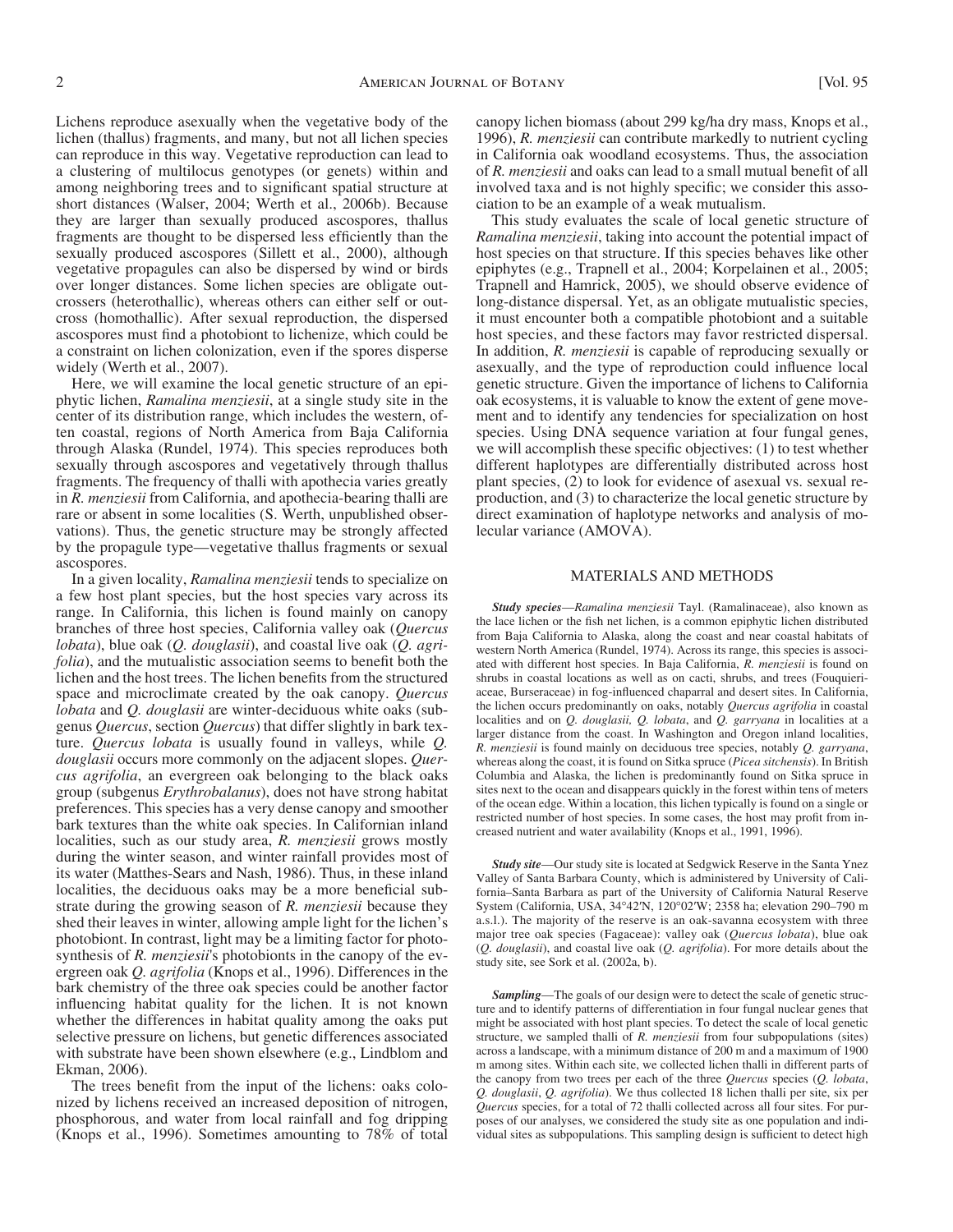genetic structure at the level of individual tree, subpopulation, or host tree species and to identify where additional sampling would be needed if trends of genetic structure are found at any of these levels. This design would not detect the extent of clonal spread among adjacent thalli or genetic clustering on the same branch of the tree.

*Laboratory analysis* — During sample preparation for DNA extraction, we recorded presence or absence of apothecia for each thallus. We used the GenElute plant extraction kit and the manufacturer's protocol (Sigma, St. Louis, Missouri, USA) to extract total genomic DNA from lobe tips of *R. menziesii*, modified to improve DNA quality by adding  $4 \mu L$  of RNase A (Qiagen, Hilden, Germany) to each sample prior to the incubation step at  $65^{\circ}$ C.

Each of our fungal-specific polymerase chain reactions (PCR) contained  $1 \times$ PCR multiplex kit (Qiagen, Hilden, Germany), 200 nM each of forward and reverse primer, 1  $\mu$ L genomic DNA, and H<sub>2</sub>O to a final volume of 40  $\mu$ L. To amplify beta-tubulin (*bet*), we used primers Bt3-LM [forward] and Bt10-LM [reverse]  $(T_m = 56^{\circ}\text{C})$  (Myllys et al., 2002); for the unidentified locus (*uid*), we used primers CAL228F and CAL737R ( $T_m = 56$ °C) (Carbone and Kohn, 1999); for glyceraldehyde 3-phosphate dehydrogenase (*gpd*), i.e., gapC, we used primers gpd-F-and gpd-R at  $T_m = 56^{\circ}$ C (Johannesson et al., 2000). For translation elongation factor 1- $\alpha$  (*efa*), we used primer set efa-F and efa-R at  $T_m = 52^{\circ}C$ (Johannesson et al., 2000). Each amplification reaction consisted of 15 min at  $96^{\circ}$ C to activate the hot-start polymerase of the multiplex kit, followed by 35 cycles of 30 s at 95 $\degree$ C, 60 s at  $T_m$ , 90 s at 72 $\degree$ C; and a final extension of 10 min at  $72^{\circ}$ C.

 Primers and salts were removed using ethanol precipitation. We added 2.5 volumes of 96% ethanol and 0.15 volumes of 3 M sodium acetate ( $C_2H_3O_2Na$ , pH 5.2) to one volume of PCR product, mixed the resulting solution, and left the tubes at room temperature for 15 min to precipitate the DNA, followed by 15 min centrifugation at 16 000 rpm. After the centrifugation step, the supernatant was discarded and 12.5 volumes of 70% ethanol (room temperature) were added. After a centrifugation step of 8 min at 16 000 rpm, the supernatant was discarded. The resulting DNA pellet was dried in an oven at  $65^{\circ}$ C for 5 min to remove any remaining ethanol, then 25  $\mu$ L of sterile ddH<sub>2</sub>O was added. The tubes were closed and placed in the oven for 15 min to dissolve the DNA.

 The concentration of PCR products was estimated using a low-range-mass ruler DNA ladder (Fermentas, Burlington, Canada). The PCR and ethanol precipitation resulted in a single fragment for each locus that was sequenced directly, with the majority of concentrations larger or equal to  $10 \text{ ng}/\mu\text{L}$ . Each cycle sequencing reaction contained 2  $\mu$ L Big Dye Terminator version 3.1 (Applied Biosystems, Foster City, California, USA), 500 nM of one primer, 20 ng purified PCR product, and  $H_2O$  to a total volume of 10  $\mu$ L. The cycle-sequencing products were purified with the QuickStep2 PCR purification system (Edge BioSystems, Gaithersburg, Maryland, USA). Sequences were run on ABI 3730 and 3700 DNA analyzers (Applied Biosystems). Sequences were edited using the program Sequence Scanner, version 1.0 (Applied Biosystems), and all unique DNA sequences were deposited in GenBank (accessions EF377538-EF377582, Appendix 1).

*Data analysis*—The analyses are based on 2595 bp of DNA sequences (*bet*, 811 bp; *efa* , 494 bp; *gpd* , 586 bp; *uid* , 704 bp). Sequence alignment was performed using the program ClustalW (Thompson et al., 1994) as implemented in Mega, version 3.1 (Kumar et al., 2004). Sequences were collapsed into haplotypes using the program Snap (Aylor et al., 2006) as implemented in the program Snap Workbench (Price and Carbone, 2005). To test if loci were independent of each other, we performed exact pairwise tests of linkage disequilibrium (Slatkin, 1994) using the program Arlequin, version 3. 1 (Excoffier et al., 2005 ).

 To compare genetic diversity among host species and subpopulations, we calculated the haplotype diversity  $Hd$ , the number of haplotypes  $H$ , and the number of polymorphic sites *S* within each host species and subpopulation using Arlequin. We also summarized these parameters for the entire sample.

 To assess whether the genetic data are consistent with sexual or a mix of sexual and asexual reproduction, we conducted a simulation test to compare the observed numbers of four-locus haploid genotypes in our sample of 72 thalli against expected distributions of four-locus genotypes in an identically sized sample drawn from a random-mating population with complete sexual reproduction. Asexual reproduction reduces the number of multilocus genotypes in a sample and increases the frequency of multilocus genotype recurrence, that is, the number of times a multilocus genotype is expected to occur more than once. For each of 1000 simulation iterations, 72 four-locus genotypes were constructed assuming no linkage and observed population allele frequencies.

These simulated data were used to construct two sample-size-specific expected distributions: the number of unique genotypes, to which the observed number was compared directly; and the frequency distribution of multilocus genotype recurrence, to which the observed recurrences were compared using a  $\chi^2$  goodness-of-fi t test. (The R code for conducting the simulation tests is available from D. G. Scofield, Department of Ecology and Evolutionary Biology, University of California-Los Angeles).

 To investigate whether any alleles (haplotypes) were tied to host species or subpopulation, we calculated the haplotype frequency across host species and sites. For the most common alleles at each locus, we performed  $\chi^2$  tests of heterogeneity. These  $\chi^2$  tests enabled us to assess whether the observed frequencies of common alleles differed significantly from the null expectation of equal frequency across strata. If there were any structure owing to host species or subpopulation, the observed allele frequency should deviate markedly from the expectation. We performed a further  $\chi^2$  test to evaluate whether host species or subpopulation differed due to their number of private alleles. Alleles were considered private if they were sampled in only one site.

 To show the relatedness of haplotypes, we constructed median-joining haplotype networks (Bandelt et al., 1999). To see whether certain lineages were associated with host species or site, we examined the distribution of haplotypes and lineages with respect to host species and site.

 To analyze genetic structure, we performed analyses of molecular variance (AMOVA) for each locus (Excoffier et al., 1992) using Arlequin separately for host plant species and subpopulation as strata, pooling all observations with each. In AMOVA, population subdivision is quantified using  $\Phi$ -statistics, which are indices of population subdivision analogous to the standard *F*-statistics. The  $\Phi$ -statistics in AMOVA is calculated on the basis of differences among DNA-sequence haplotypes. As a distance measure, we used the Jukes-Cantor distance, a distance measure assuming equal nucleotide substitution rates among sites (Jukes and Cantor, 1969). The overall  $\Phi$ -statistics across all loci,  $\Phi_t$ , was calculated by averaging across all loci. Moreover, we calculated population differentiation as estimated by  $\theta$  (Weir and Cockerham, 1984). While  $\Phi$ -statistics take into account the distance among haplotypes,  $\theta$ -statistics are based on haplotype frequencies only. We computed  $\theta$  for each locus separately and the overall  $\theta$  using the program TFPGA (Miller, 1997).

 We also performed two types of multivariate analyses to identify any genetic structure or host specialization: discriminant analysis (Legendre and Legendre, 1998) in SAS (SAS Institute, 1996) and principal coordinate analysis in GenAlEx (Peakall and Smouse, 2006).

#### RESULTS

 Our study indicated a high level of genetic diversity in *R. menziesii* subpopulations at our study site (Table 1). All loci investigated were polymorphic yielding six total haplotypes in beta-tubulin, four haplotypes in glyceraldehyde 3-phosphate dehydrogenase (*gpd*), 23 haplotypes in translation elongation factor 1- $\alpha$ , and 12 in the unidentified locus (*uid*) (Table 1; see Appendix 1, A-D). All measures of diversity were similar across sites (Table 1). We observed that *uid* and *gpd* were significantly linked at a Bonferroni-corrected probability level of  $\alpha = 0.05$  (Table 2), but none of the loci were linked significantly at  $\alpha = 0.01$ . A BlastX search (Altschul et al., 1997) showed that the unidentified locus, *uid*, had a high similarity to the protein glycine dehydrogenase of the ascomycete *Neosartorya fischeri* (accession XP\_001262429).

 Field observations indicated the presence of sexual reproduction with a high frequency of fertile thalli: 35 of 72 collected thalli (48.6%) bore apothecia. Genetic analyses yielded 49 observed four-locus genotypes, with 40 unique four-locus genotypes and 32 individuals having genotypes that occurred more than once (Fig. 1). Our simulation tests indicated that neither the observed number of four-locus genotypes ( $P = 0.471$ ) nor the frequency of recurring four-locus genotypes ( $\chi^2$  = 0.55,  $P \gg 0.10$ ) were statistically different from those expected in a completely sexual population, after pooling some classes because of small sample sizes. However, it is notable that two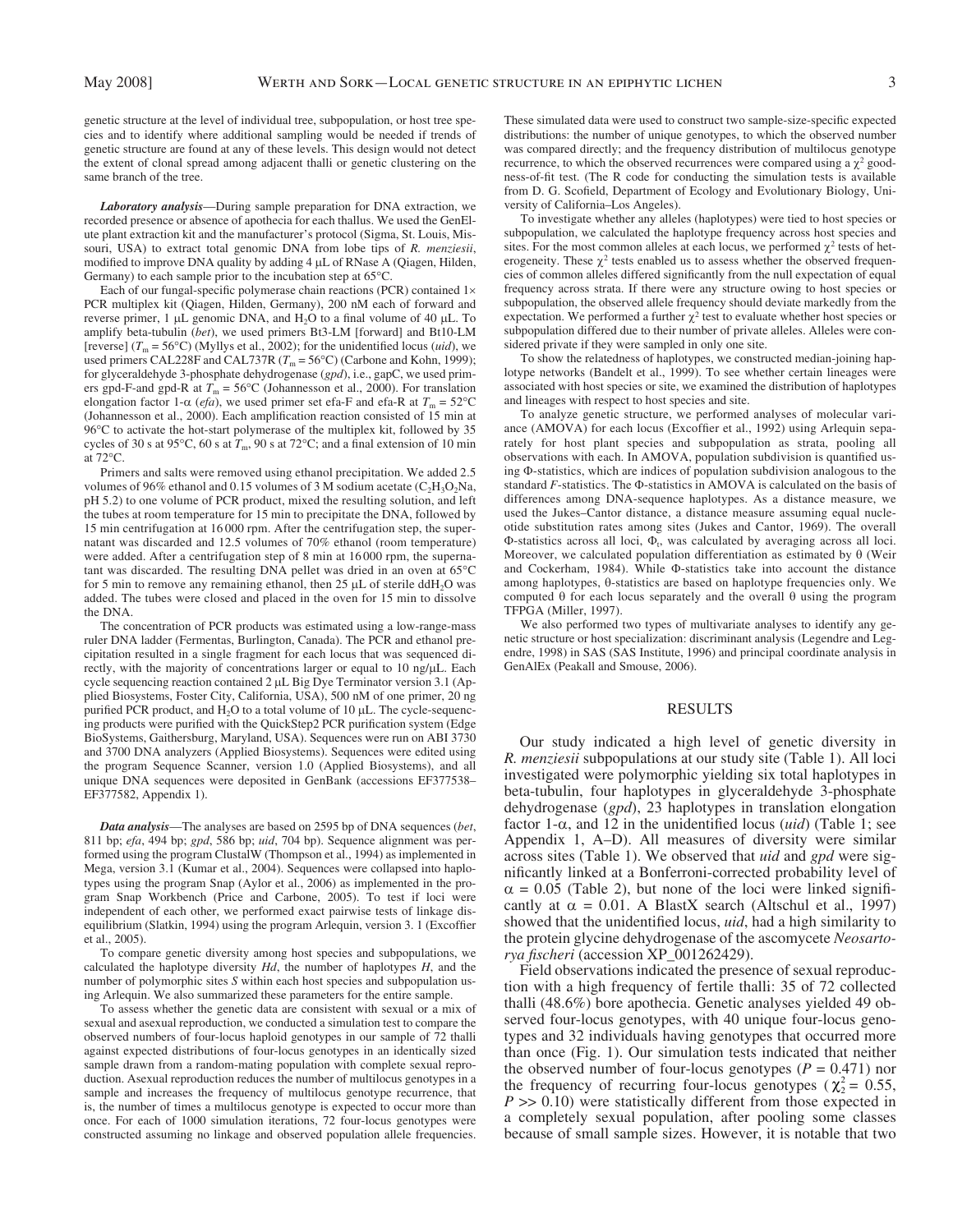Table 1. Diversity statistics for four subpopulations of *Ramalina menziesii* (sites 1, 2, 3, and 4) situated in a Californian oak savanna summarized by site and overall. The table shows number of samples  $N$ , number of haplotypes  $H$ , nucleotide diversity  $\pi$  ( $\pm$ SD), number of polymorphic sites  $S$ , and haplotype diversity  $Hd$  ( $\pm$ SD). The investigated fungal nuclear loci were beta-tubulin (*bet*), translation elongation factor 1-alpha (*efa*), glyceraldehyde 3-phosphate dehydrogenase (*gpd*), and an unidentified locus similar to glycine dehydrogenase (*uid*).

| Statistic                         | Site 1                | Site 2                | Site 3                | Site 4                | Total                 |
|-----------------------------------|-----------------------|-----------------------|-----------------------|-----------------------|-----------------------|
| Sample size $(N)$                 | 18                    | 18                    | 18                    | 18                    | 72                    |
| Number of haplotypes $(H)$        |                       |                       |                       |                       |                       |
| bet                               | 4                     | 3                     |                       |                       | 6                     |
| efa                               | 12                    | 11                    | 9                     |                       | 23                    |
| gpd                               |                       |                       |                       |                       |                       |
| uid                               |                       |                       |                       |                       | 12                    |
| Nucleotide diversity $(\pi)$      |                       |                       |                       |                       |                       |
| bet                               | $0.00666 \pm 0.00167$ | $0.00653 \pm 0.00164$ | $0.00660 \pm 0.00166$ | $0.00662 \pm 0.00166$ | $0.00641 \pm 0.00147$ |
| efa                               | $0.00710 \pm 0.00178$ | $0.00724 \pm 0.00182$ | $0.00660 \pm 0.00166$ | $0.00449 \pm 0.00113$ | $0.00630 \pm 0.00144$ |
| gpd                               | $0.00076 \pm 0.00019$ | $0.00170 \pm 0.00043$ | $0.00170 \pm 0.00043$ | $0.00213 \pm 0.00053$ | $0.00154 \pm 0.00035$ |
| uid                               | $0.00209 \pm 0.00052$ | $0.00331 \pm 0.00083$ | $0.00142 \pm 0.00036$ | $0.00459 \pm 0.00115$ | $0.00292 \pm 0.00067$ |
| Number of polymorphic sites $(S)$ |                       |                       |                       |                       |                       |
| bet                               | 11                    | 11                    | 12                    | 11                    | 13                    |
| efa                               | 20                    | 16                    | 13                    | 12                    | 26                    |
| gpd                               |                       |                       |                       |                       |                       |
| uid                               | 9                     | 8                     | 6                     | 9                     | 15                    |
| Haplotype diversity (Hd)          |                       |                       |                       |                       |                       |
| bet                               | $0.627 \pm 0.073$     | $0.543 \pm 0.086$     | $0.673 \pm 0.069$     | $0.569 \pm 0.071$     | $0.593 \pm 0.033$     |
| efa                               | $0.922 \pm 0.051$     | $0.856 \pm 0.079$     | $0.797 \pm 0.090$     | $0.791 \pm 0.087$     | $0.828 \pm 0.040$     |
| gpd                               | $0.307 \pm 0.132$     | $0.392 \pm 0.133$     | $0.307 \pm 0.132$     | $0.399 \pm 0.138$     | $0.339 \pm 0.067$     |
| uid                               | $0.484 \pm 0.138$     | $0.601 \pm 0.113$     | $0.471 \pm 0.130$     | $0.601 \pm 0.113$     | $0.528 \pm 0.064$     |

four-locus genotypes were each observed seven times, a higher frequency than expected for random mating (see Fig. 1). This finding might reflect a low level of asexual reproduction in our population and/or a confinement of asexual reproduction to a few genotypes. Our sample size is too low to adequately test either of these possibilities. Considered together, the data and our test results are consistent with a predominantly sexually reproducing population.

 To evaluate any tendency for population subdivision by host species, we examined the distribution of alleles across hosts (Table 3). We did not find a significant association of common  $(\chi^2_6 = 2.28; P > 0.05)$  or private alleles  $(\chi^2_2 = 0.22; P > 0.05)$ with host species. Likewise, the distribution of alleles across sites showed little evidence of population subdivision (Table 3). We found no significant association of common ( $\chi^2$ ) = 3.12;  $P > 0.05$ ) or private alleles ( $\chi^2 = 2.19$ ;  $P > 0.05$ ) with site.

 In a visual examination of haplotype networks for which we indicate the sample site of the haplotypes, common haplotypes were evenly dispersed among the sites and clades showed no apparent association with spatial location (Fig. 2). An analysis of the median-joining haplotype networks based on DNA sequence data showed no association of haplotypes or clades with host species in any of the four genes (data not shown).

 Table 2. Summary of exact tests of pairwise linkage disequilibrium of three fungal, low-copy nuclear genes and an unidentified fungal locus. The table gives the probability of a significant association between loci; the significant linkage is in boldface.

| Locus      | uid   | gpd            | efa            |
|------------|-------|----------------|----------------|
| bet<br>uid | 0.714 | 0.274<br>0.005 | 0.570<br>0.118 |
| gpd        |       |                | 0.608          |

*Abbreviations:* beta-tubulin (bet), glyceraldehyde 3-phosphate dehydrogenase ( $gpd$ ), translation elongation factor 1- $\alpha$  (*efa*), unidentified fungal locus (uid).

 Our analysis of the genetic structure of *R. menziesii* across host species, which was conducted on each gene separately using two kinds of genetic structure models, indicated no significant variation (Table 4). Similarly, we also found no significant genetic differentiation among sites for any of the four genes individually in AMOVA (Table 4). This shallow genetic structure was consistent with the median-joining haplotype networks (Fig. 2). The overall differentiation among sites was not significant regardless of the model used  $(\Phi_t = -0.0347; \theta_t = -0.0227)$ . The negative values of the estimates are not significantly different from zero. It is not unusual to calculate slightly negative variance components by chance when there is an absence of genetic structure (Arlequin homepage FAQ; http://lgb.unige. ch/arlequin/).

To ensure that we were not overlooking host-specificity or subtle genetic structure, we used multivariate models to analyze the data, which can provide very sensitive measures of genetic structure (Westfall and Conkle, 1992; Kremer and Zanetto, 1997). Both discriminant analysis (Legendre and Legendre, 1998) and principal coordinate analysis did not identify any genetic structure or genetic differentiation associated with host species (results not shown).

## DISCUSSION

The most dramatic finding of our study is the complete lack of genetic structure in the fungal genome of *Ramalina menziesii* within our oak-savanna study site. The distribution of alleles is essentially random across sites, a pattern that is particularly conspicuous for the most abundant alleles. The haplotype networks illustrate that single-locus haplotypes and clades have no geographic clustering. These patterns and the AMOVA model results suggest that local gene movement is widespread at our study site.

The extensive gene flow suggested by our study is similar to the findings of a study on the old-forest lichen *Lobaria pulmonaria*,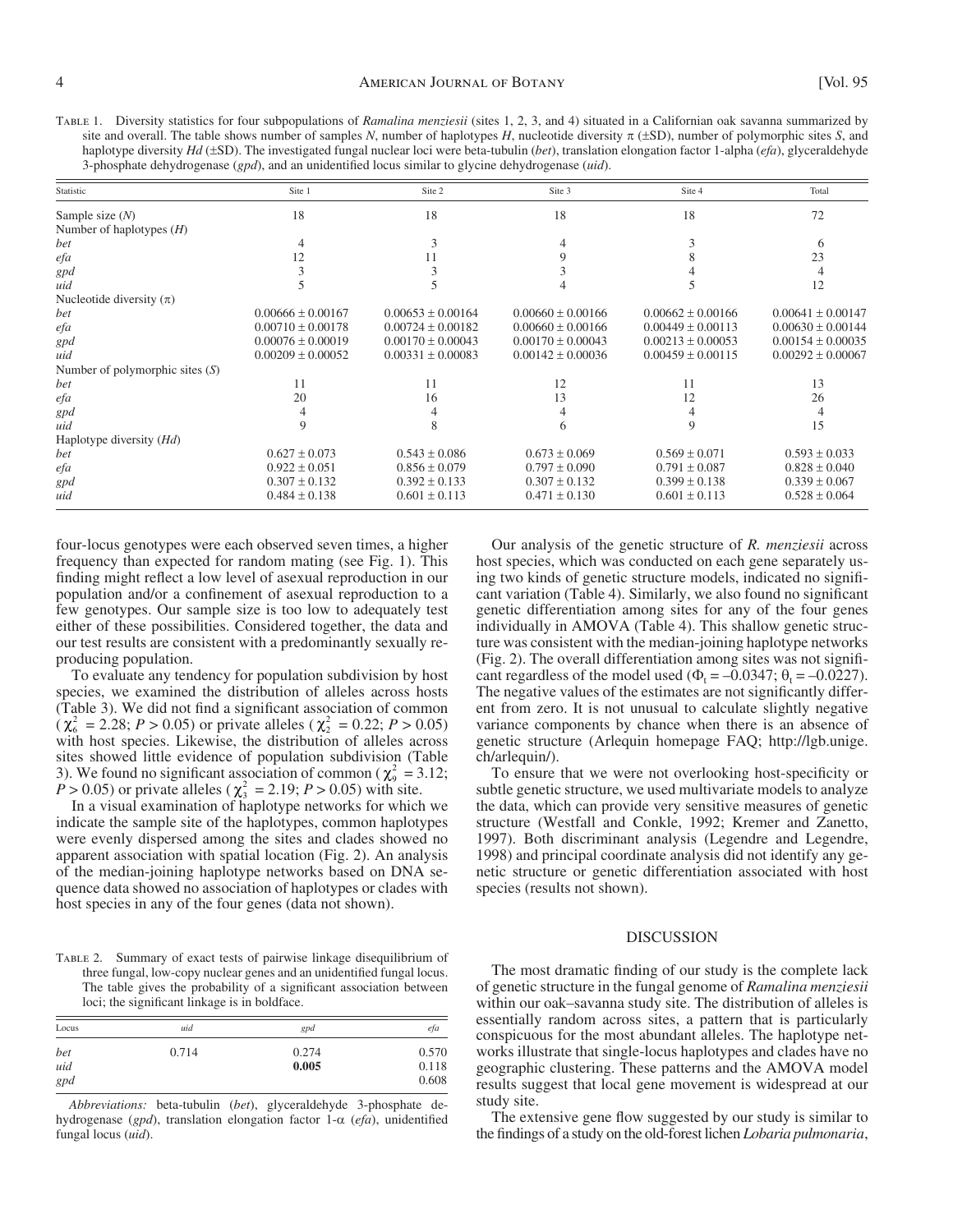

 Fig. 1. Frequency of unique and recurrent four-locus genotypes based on the alleles at four fungal genes of the epiphytic lichen *Ramalina menziesii* . Expected values were based on simulations of the expectation for a randomly mating population across the entire population using the sum of the single locus allele frequencies across four sites as shown in Table 3. Observed values were based on the observed 49 four-locus genotypes for those same four loci and the number of times they were sampled once or recurrently.

a lichen dispersing frequently with small clonal propagules and rarely sexually, where high gene flow was found between two forested regions in a sylvopastoral landscape that had been spatially isolated for more than a millennium (Werth et al., 2007). Moreover, direct dispersal estimates from the same landscape documented high levels of long-distance dispersal in *L. pulmonaria* (Werth et al., 2006a). However, in contrast to *R. menziesii* , the presence of long-distance dispersal did not result in a lack of genetic structure: *L. pulmonaria* had significant finescale genetic structure, probably due to spatial clustering of clones (Wagner et al., 2005; Werth et al., 2006b), and significant genetic differentiation among populations ( $\Phi_{ST} = 0.462$ ) and among host trees ( $\Phi_{ST} = 0.817$ ) (Werth et al., 2007). Johannesson et al. (2001) investigated one Kamchatkan and six Fennoscandian populations of the saprophytic ascomycete *Daldinia loculata* using two of the genes that we included in this study: translation elongation factor  $1-\alpha$  (*efa*), and glyceraldehyde 3-phosphate dehydrogenase (*gpd*). They found  $F_{ST} = 0.11$ in *efa* (*R. menziesii:*  $\Phi_{ST} = -0.022$ ) and  $\dot{F}_{ST} = 0.00$  in *gpd* (*R. menziesii*,  $\Phi_{ST} = -0.042$ ). They used either RFLP of PCR fragments or an alternative fluorescence-based method of genotyping PCR fragments, which may underestimate the true polymorphism in a sample (Weising et al., 2005). Nonetheless, their saprophytic fungus had some amount of genetic structure. Printzen and Ekman (2003) found no significant genetic differentiation among three populations in the epigaeic lichen *Cladonia subcervicornis* collected from islands of western Norway based on DNA sequences of a mitochondrial gene ( $F_{ST}$  = − 0.013 – 0.025). However, a fourth population of *C. subcervicornis* collected from another island was significantly differentiated from all other populations ( $F_{ST} = 0.241 - 0.312$ ). All of

| TABLE 3. Haplotype counts of three low-copy nuclear genes and an                   |
|------------------------------------------------------------------------------------|
| unidentified locus in the epiphytic lichen Ramalina menziesii on each              |
| of four sites and three host tree species (Qagr, Quercus agrifolia;                |
| Odou, <i>O. douglasii</i> ; Olob, <i>O. lobata</i> ) within a southern Californian |
| oak savanna. See Table 1 for description of abbreviations. The most                |
| abundant haplotype of each locus is in boldface.                                   |

|       |           |                  | Comparison by site |                  | Comparison by host species |                  |                  |                  |
|-------|-----------|------------------|--------------------|------------------|----------------------------|------------------|------------------|------------------|
| Locus | Haplotype | Site 1           | Site 2             | Site 3           | Site 4                     | Qagr             | Qdou             | Qlob             |
| bet   | bet1      | 9                | 6                  | 8                | 7                          | 12               | 9                | 9                |
|       | bet2      | $\boldsymbol{0}$ | 1                  | $\overline{0}$   | $\boldsymbol{0}$           | $\boldsymbol{0}$ | $\overline{0}$   | $\mathbf{1}$     |
|       | bet3      | $\boldsymbol{0}$ | $\mathbf{0}$       | $\boldsymbol{0}$ | $\mathbf{1}$               | $\boldsymbol{0}$ | $\boldsymbol{0}$ | $\mathbf{1}$     |
|       | bet4      | $\mathbf{1}$     | $\boldsymbol{0}$   | $\boldsymbol{0}$ | $\boldsymbol{0}$           | 1                | $\boldsymbol{0}$ | $\boldsymbol{0}$ |
|       | bet5      | 7                | 11                 | 8                | 10                         | 10               | 14               | 12               |
|       | bet6      | 1                | $\overline{0}$     | $\overline{c}$   | $\overline{0}$             | $\mathbf{1}$     | 1                | $\mathbf{1}$     |
| efa   | efa1      | 1                | 1                  | 1                | 1                          | 2                | $\boldsymbol{0}$ | $\overline{c}$   |
|       | eta2      | 1                | $\overline{0}$     | $\overline{0}$   | $\overline{0}$             | $\overline{0}$   | $\overline{0}$   | $\mathbf{1}$     |
|       | efa3      | $\overline{0}$   | 1                  | $\overline{0}$   | $\overline{0}$             | $\overline{0}$   | $\mathbf{0}$     | 1                |
|       | efa4      | $\boldsymbol{0}$ | 1                  | $\overline{0}$   | $\overline{0}$             | $\mathbf{0}$     | $\overline{0}$   | 1                |
|       | efa5      | 1                | $\overline{0}$     | $\overline{0}$   | $\overline{0}$             | 1                | $\overline{0}$   | 0                |
|       | efa6      | $\overline{0}$   | 1                  | $\overline{0}$   | $\overline{0}$             | $\mathbf{1}$     | $\overline{0}$   | $\overline{0}$   |
|       | efa7      | $\overline{0}$   | $\overline{0}$     | $\overline{0}$   | 1                          | $\overline{0}$   | 1                | $\overline{0}$   |
|       | efa8      | 1                | $\overline{2}$     | 1                | 1                          | 1                | $\overline{c}$   | 2                |
|       | efa9      | $\overline{0}$   | $\overline{0}$     | $\mathbf{1}$     | $\overline{2}$             | $\mathbf{1}$     | 1                | $\mathbf 1$      |
|       | efa10     | $\overline{0}$   | 1                  | $\boldsymbol{0}$ | $\boldsymbol{0}$           | 1                | $\mathbf{0}$     | $\boldsymbol{0}$ |
|       | efa11     | 1                | $\mathbf{0}$       | $\boldsymbol{0}$ | 1                          | $\boldsymbol{0}$ | 1                | $\mathbf{1}$     |
|       | efa12     | $\overline{c}$   | $\boldsymbol{0}$   | $\mathbf{0}$     | 0                          | 1                | 1                | $\boldsymbol{0}$ |
|       | efa13     | 1                | $\boldsymbol{0}$   | $\boldsymbol{0}$ | $\boldsymbol{0}$           | $\boldsymbol{0}$ | $\mathbf{0}$     | $\mathbf{1}$     |
|       | efa14     | $\overline{c}$   | 1                  | 3                | 3                          | 1                | 3                | 5                |
|       | efa15     | $\mathbf{1}$     | 1                  | $\overline{0}$   | $\overline{0}$             | $\mathbf{1}$     | $\mathbf{0}$     | $\mathbf{1}$     |
|       | efa16     | $\overline{0}$   | $\mathbf{0}$       | $\overline{0}$   | $\mathbf{1}$               | 1                | $\boldsymbol{0}$ | $\boldsymbol{0}$ |
|       | efa17     | 1                | $\mathbf{0}$       | $\overline{0}$   | $\boldsymbol{0}$           | 1                | $\boldsymbol{0}$ | $\boldsymbol{0}$ |
|       | eta18     | $\mathbf{0}$     | $\mathbf{0}$       | $\mathbf{1}$     | $\boldsymbol{0}$           | $\boldsymbol{0}$ | $\boldsymbol{0}$ | $\mathbf{1}$     |
|       | efa19     | 4                | 7                  | 8                | 8                          | 10               | 10               | 7                |
|       | efa20     | $\overline{c}$   | $\mathbf{0}$       | 1                | $\boldsymbol{0}$           | $\mathfrak{2}$   | 1                | $\boldsymbol{0}$ |
|       | eta21     | $\boldsymbol{0}$ | 1                  | $\overline{0}$   | $\boldsymbol{0}$           | $\boldsymbol{0}$ | 1                | 0                |
|       | efa22     | $\overline{0}$   | $\mathbf{0}$       | $\mathbf{1}$     | $\overline{0}$             | $\boldsymbol{0}$ | $\mathbf{1}$     | $\overline{0}$   |
|       | efa23     | $\overline{0}$   | 1                  | $\mathbf{1}$     | $\overline{0}$             | $\overline{0}$   | $\overline{c}$   | $\overline{0}$   |
| gpd   | gpd1      | 15               | 14                 | 15               | 14                         | 17               | 20               | 21               |
|       | gpd2      | 2                | $\overline{c}$     | $\mathbf{1}$     | $\overline{c}$             | $\overline{4}$   | $\mathfrak{2}$   | 1                |
|       | gpd3      | $\mathbf{0}$     | $\boldsymbol{0}$   | $\boldsymbol{0}$ | $\mathbf{1}$               | 1                | $\boldsymbol{0}$ | $\boldsymbol{0}$ |
|       | gpd4      | 1                | $\overline{c}$     | $\overline{c}$   | $\mathbf{1}$               | $\overline{c}$   | $\overline{c}$   | 2                |
| uid   | uid1      | 13               | 11                 | 13               | 11                         | 16               | 14               | 18               |
|       | uid2      | $\theta$         | $\overline{0}$     | 1                | 0                          | $\mathbf{0}$     | 1                | 0                |
|       | uid3      | $\theta$         | $\overline{0}$     | $\overline{0}$   | 1                          | $\boldsymbol{0}$ | $\overline{0}$   | 1                |
|       | uid4      | $\theta$         | $\overline{0}$     | 1                | $\overline{0}$             | 1                | $\mathbf{0}$     | 0                |
|       | uid5      | 1                | $\overline{0}$     | $\overline{0}$   | $\overline{0}$             | $\overline{0}$   | 1                | $\overline{0}$   |
|       | uid6      | $\overline{0}$   | $\overline{0}$     | $\overline{0}$   | 1                          | $\mathbf{0}$     | 1                | $\overline{0}$   |
|       | uid7      | $\boldsymbol{0}$ | 1                  | $\overline{0}$   | $\overline{0}$             | $\mathbf{0}$     | 1                | $\overline{0}$   |
|       | uid8      | $\overline{2}$   | 4                  | 3                | $\overline{4}$             | $\overline{4}$   | 5                | $\overline{4}$   |
|       | uid9      | $\mathbf{1}$     | $\overline{0}$     | $\overline{0}$   | $\overline{0}$             | $\mathbf{1}$     | $\overline{0}$   | $\overline{0}$   |
|       | uid10     | $\boldsymbol{0}$ | 1                  | $\mathbf{0}$     | 1                          | 1                | 1                | 0                |
|       | uid11     | 0                | 1                  | 0                | $\boldsymbol{0}$           | 1                | $\mathbf{0}$     | 0                |
|       | uid12     | 1                | $\mathbf{0}$       | $\boldsymbol{0}$ | $\overline{0}$             | $\boldsymbol{0}$ | $\mathbf{0}$     | $\mathbf{1}$     |

these populations were about  $10-15$  km apart (Printzen and Ekman, 2003), and thus the spatial scale of this study was considerably larger than that of our study (2 km). In a population genetic study of seven subpopulations of the lichen *Xanthoria parietina* in an island in Norway using the intergenic spacer (IGS) and the complete internal transcribed spacer (ITS) regions of the nuclear ribosomal DNA, Lindblom and Ekman (2006) found  $\Phi_{ST} = 0.041$  and  $\Phi_{ST} = 0.040$ , respectively, when removing genetic differentiation due to bark and rock substrates. Given the findings of other lichen studies, we did not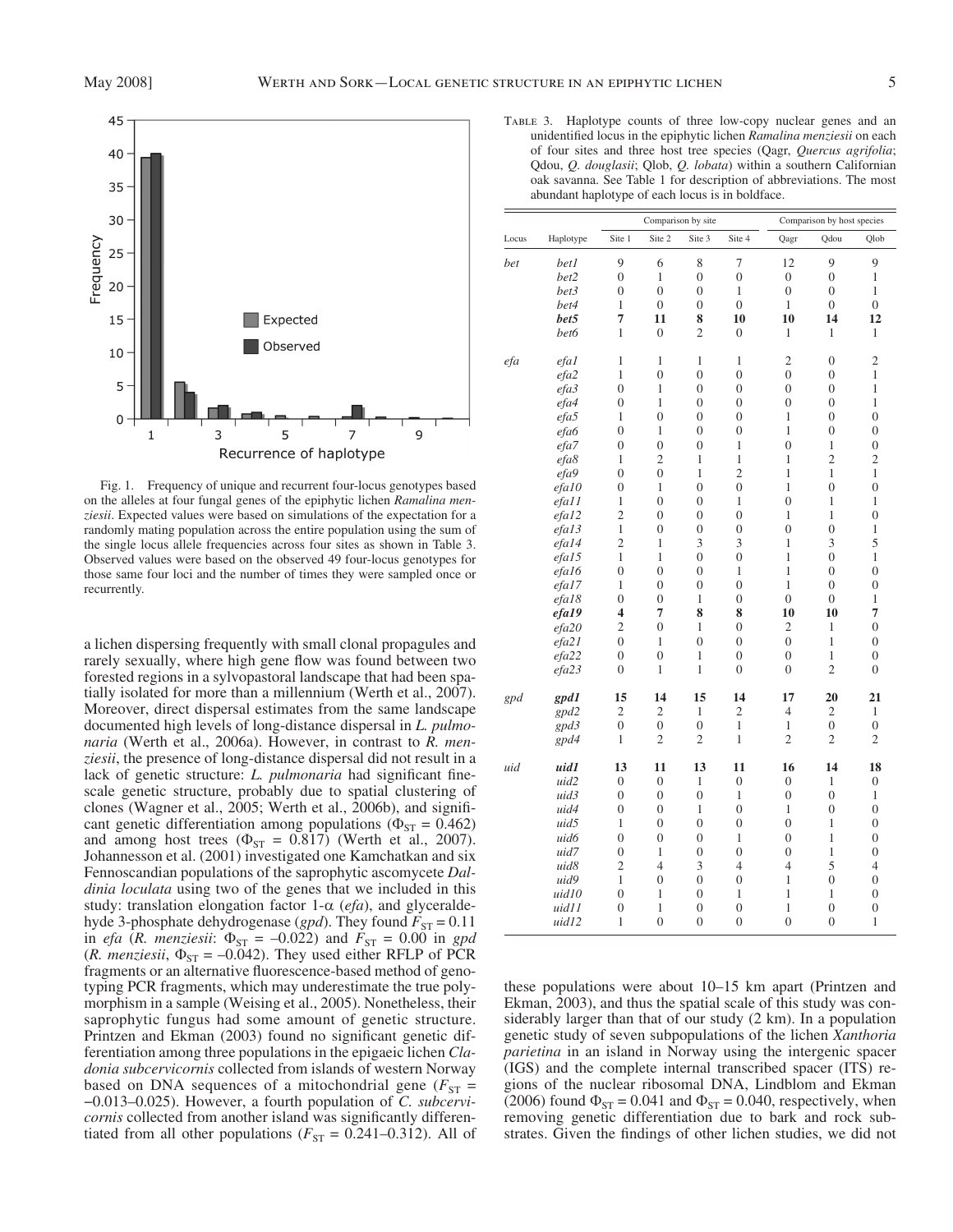

Fig. 2. Median-joining haplotype network for four fungal loci of the epiphytic lichen *Ramalina menziesii*: (A) beta-tubulin (*bet*), (B) unidentified fungal locus (*uid*), (C) translation elongation factor 1-α (*efa*), and (D) glyceraldehyde 3-phosphate dehydrogenase (*gpd*). Each circle corresponds to a DNA sequence haplotype, and the size of a circle is proportional to the haplotype's frequency. The numbers show the mutated position in the sequence alignment. The shading indicates the site where a particular haplotype was sampled: white, site 1; light gray, site 2; dark gray, site 3; black, site 4.

anticipate observing essentially such a lack of genetic structure in *R. menziesii* .

High gene flow has been reported in a variety of epiphytic species, including bryophytes, ferns, and orchids (Ranker, 1992; Akiyama, 1994; Trapnell and Hamrick, 2004; Korpelainen et al., 2005 ; Trapnell and Hamrick, 2005). In contrast, rare species of bryophytes, ferns, and orchids with small population sizes often have high genetic structure, presumably due to restricted gene movement (Akiyama, 1994; Ranker, 1994; Tremblay and Ackerman, 2001). Thus, the low genetic structure of *R. menziesii* is consistent with that of other widely distributed epiphytic species.

 The local genetic structure of *R. menziesii* does not indicate host-plant specialization. At our study site, *R. menziesii* is much more abundant on *Quercus lobata* and *Q. douglasii* over *Q. agrifolia*, which may correspond to the differences in canopy microclimates among host species. However, that tendency does not influence the genetic structure, as measured by the four genes used in this study. Contrary to our results, genetic dif-

TABLE 4. Results of AMOVA for each of four fungal nuclear loci of *.*  $\theta$  *is an*  $*F*$ *-statistic based on haplotype frequencies* (software TFPGA), whereas  $\Phi$  is based on the genetic distance among DNA-sequence haplotypes (software Arlequin).

| Locus | Φ         | $\theta$  |
|-------|-----------|-----------|
| bet   | $-0.0240$ | $-0.0116$ |
| efa   | $-0.0048$ | $-0.0074$ |
| gpd   | $-0.0060$ | $-0.0060$ |
| uid   | $-0.0170$ | $-0.0204$ |
| bet   | $-0.0219$ | $-0.0147$ |
| efa   | $-0.0212$ | $-0.0145$ |
| gpd   | $-0.0475$ | $-0.0475$ |
| uid   | $-0.0287$ | $-0.0287$ |
|       |           |           |

*Abbreviations:* beta-tubulin ( *bet* ), glyceraldehyde 3-phosphate dehydrogenase ( $gpd$ ), translation elongation factor 1- $\alpha$  ( $efa$ ), unidentified fungal locus (*uid*).

ferentiation due to substrate has been shown in the ubiquitous lichen *Xanthoria parietina* on either bark or rock substrates (Lindblom and Ekman, 2006). When comparing spatially separated subpopulations on one substrate vs. the other, these authors found  $\Phi_{ST} = 0.253$  for the IGS locus and  $\Phi_{ST} = 0.273$  for the ITS locus. In our study, the host species were intermingled within each subpopulation. In *R. menziesii*, the widespread gene movement is likely to swamp out host plant specialization, even if there were any tendency for selection to differ among the environments associated with each host species.

 The genetic markers we used yielded high genetic diversity in *R. menziesii* at our oak–savanna landscape. It is difficult to conclude whether this level of diversity is typical or unusual for lichenized ascomycetes or other ascomycete taxa because few comparable data are available. In a local scale study of the saprophytic fungus *D. loculata* , of 33 samples, Johannesson et al. (2001) found four haplotypes in *efa* and 16 in *gpd* . In comparison, of 72 samples, we observed 23 *efa* haplotypes and four *gpd* haplotypes in *R. menziesii* reported here. The haplotype diversity of these two genes differs between the two studies, but the overall diversities are not too dissimilar. Lindblom and Ekman (2006) used two ribosomal DNA loci and their genetic diversity statistics are slightly higher than those of this study. The average haplotype diversity values for the two loci in their study were 0.700 and 0.750, respectively, while our average values range from 0.339 to 0.828 for the four nuclear genes. Their average nucleotide diversity values are 0.0046 and 0.0035, respectively, while the average subpopulation values for *R. menziesii* range from 0.0015 to 0.0064. Because the two studies do not have the same type of genes or the same sample size per population, comparisons are difficult, but *R. menziesii* seems to have the same order of magnitude of diversity. In general, the study by Lindblom and Ekman (2006) shows that genetic diversity of sequence variants can be quite high for lichen-forming fungi and that the results for our study are not unusual.

Given the lack of statistical significance in genetic structure, we considered whether this finding is spurious. Normally,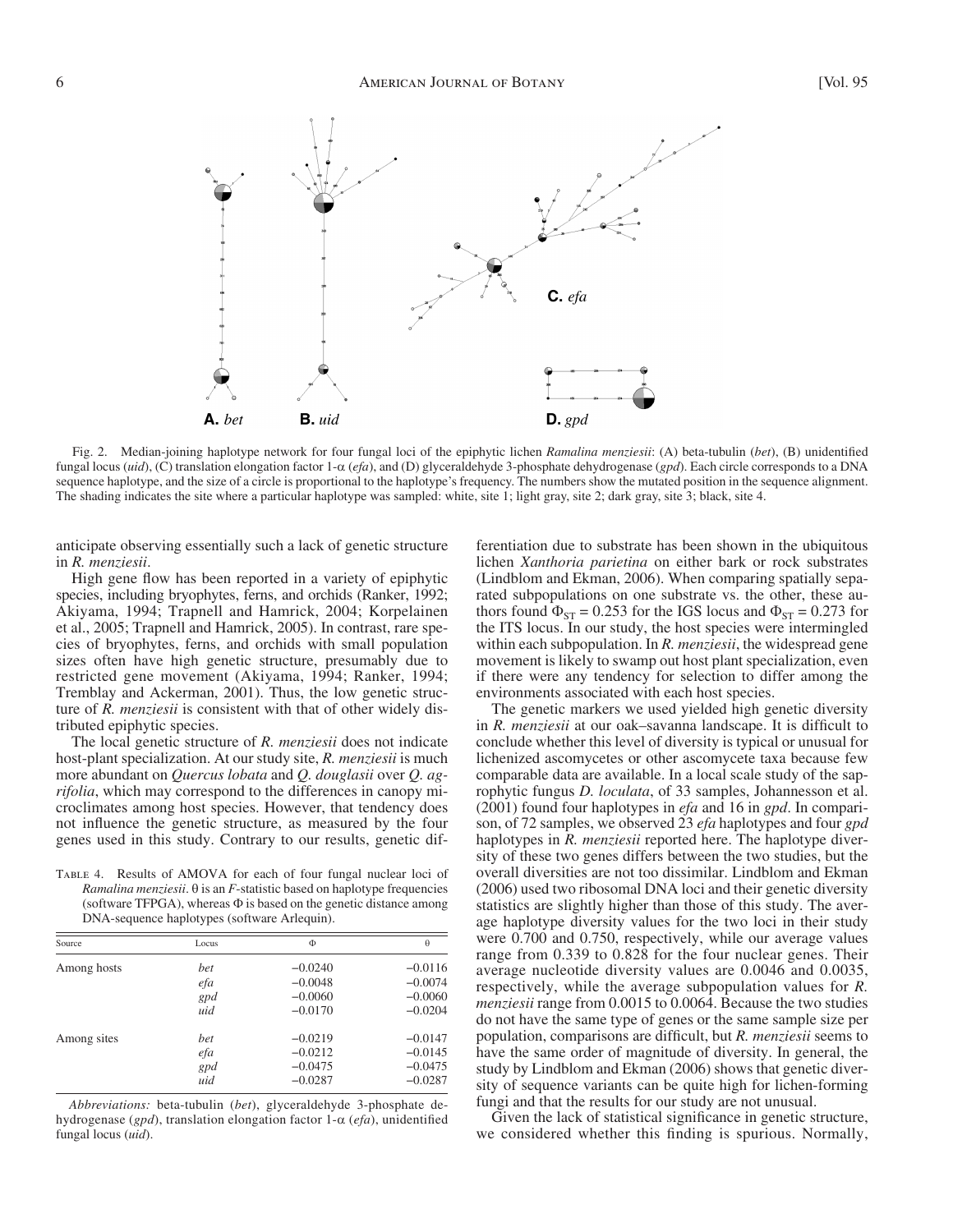sample sizes of 18 individuals per site would be sufficient to detect low levels of genetic structure. However, the unexpectedly high allelic diversity at one of the loci (*efa*) would call for more individuals per populations to detect low levels of genetic structure. Nonetheless, the distribution of alleles among sites and the haplotype networks all indicate that the high frequency alleles are distributed evenly among sites in all loci, as one would expect for an unstructured local population. Thus, the biological interpretation of our study would not change even if we increased the sample sizes per subpopulation. It is likely that we would have detected genetic structure if we had sampled at a larger scale (i.e., among geographic locations  $>2$  km apart). In future studies that sample populations of *R. menziesii* across a larger region, the spatial scale at which genetic differentiation occurs could be determined. Here, our focus was on the extent of genetic structure within a locality.

 In our study, the frequency of unique and recurrent fourlocus genotypes is consistent with a randomly mating population, suggesting that sexual reproduction predominates within our population. On the one hand, the presence of two fourlocus genotypes with high recurrence (each were observed seven times) suggests the occurrence of asexual reproduction via thallus fragmentation. On the other, these recurrent genotypes were composed of high frequency alleles, making it likely that they resulted from sexual reproduction instead. This finding motivated us to look for other evidence of asexual reproduction in our study by examining the algal genome. In lichens, if a recurrent fungal multilocus genotype is associated with different photobiont genotypes, it would demonstrate that that the lichen was derived by sexual propagation and relichenization (i.e., the incorporation of an algal photobiont by a germinating fungal spore to form a lichen thallus). To test this possibility, we sequenced the photobiont's ITS region, a part of the nuclear ribosomal DNA cluster (S. Werth and V. L. Sork, unpublished data) and found that the two most frequent recurrent fungal four-locus genotypes with seven occurrences were each associated with six and five ITS haplotypes of the photobiont *Trebouxia decolorans* Ahmadjian (S. Werth and V. L. Sork, unpublished data). Thus, the photobiont sequence data provide compelling evidence for the predominance of sexual recombination in the lichen fungus, followed by incorporation of new algae via relichenization. Our algal sequence data also suggest that clonal reproduction is not frequent, but may occur occasionally in *R. menziesii* at the spatial scale of our sampling. Had we sampled at a smaller spatial scale (e.g., within branches or among neighboring branches), we may have observed far more clonality. The overall pattern of unrestricted gene movement of the fungus *R. menziesii* at our study area appears to apply at least to its sexually produced ascospores.

 In conclusion, the genetic structure of *R. menziesii* within a single landscape suggests that this lichen is capable of extensive gene flow via widespread dispersal of sexually produced propagules, with the possibility of movement by some asexually produced propagules as well. Populations with more asexual reproduction may show more genetic structure. For instance, some coastal populations of *R. menziesii* had few fertile individuals, if any (S. Werth, unpublished data), suggesting that thallus fragmentation could be their predominant mode of reproduction. This widely distributed and common mutualistic species has low levels of local genetic structure and high effective gene movement that is comparable to other epiphytic species.

#### LITERATURE CITED

- AKIYAMA, H. 1994. Allozyme variability within and among populations of the epiphytic moss *Leucodon* (Leucodontaceae, Musci). *American*  Journal of Botany 81: 1280-1287.
- ALTSCHUL, S. F., T. L. MADDEN, A. A. SCHÄFFER, J. ZHANG, Z. ZHANG, W. MILLER, AND D. J. LIPMAN. 1997. Gapped BLAST and PSI-BLAST: A new generation of protein database search programs. *Nucleic Acids Research* 25 : 3389 – 3402 .
- Armstrong , R . A . 1987 . Dispersal in a population of the lichen *Hypogymnia physodes. Environmental and Experimental Botany* 27 : 357 – 363 .
- AYLOR, D. L., E. W. PRICE, AND I. CARBONE. 2006. SNAP: Combine and Map modules for multilocus population genetic analysis. *Bioinformatics (Oxford, England)* 22: 1399-1401.
- BAILEY, R. H. 1976. Ecological aspects of dispersal and establishment in lichens. *In* D. H. Brown, D. L. Hawksworth, and R. H. Bailey [eds.], Lichenology: Progress and problems, 215-247. Academic Press, London, UK.
- BANDELT, H. J., P. FORSTER, AND A. RÖHL. 1999. Median-joining networks for inferring intraspecific phylogenies. *Molecular Biology and Evolution* 16: 37-48.
- BARKMAN, J. J. 1958. Phytosociology and ecology of cryptogamic epiphytes: Including a taxonomic survey and description of their vegetation units in Europe. Gorcum, Assen, Netherlands.
- CARBONE, I., AND L. M. KOHN. 1999. A method for designing primer sets for speciation studies in filamentous ascomycetes. *Mycologia* 91: 553-556.
- EXCOFFIER, L., G. LAVAL, AND S. SCHNEIDER. 2005. Arlequin ver. 3.0: An integrated software package for population genetics data analysis. *Evolutionary Bioinformatics Online* 1: 47-50.
- EXCOFFIER, L., P. E. SMOUSE, AND J. M. QUATTRO. 1992. Analysis of molecular variance inferred from metric distances among DNA haplotypes: Application to human mitochondrial DNA restriction data. *Genetics* 131: 479-491.
- GALLOWAY, D. J. 1992. Biodiversity: A lichenological perspective. Biodiversity and Conservation 1: 312-323.
- GALLOWAY, D. J., AND A. APTROOT. 1995. Bipolar lichens: A review. *Cryptogamic Botany* 5 : 184 – 191 .
- HEIBEL, E., H. T. LUMBSCH, AND I. SCHMITT. 1999. Genetic variation of *Usnea filipendula* (Parmeliaceae) populations in western Germany investigated by RAPDs suggests reinvasion from various sources. American Journal of Botany 86: 753-757.
- HEINKEN, T. 1999. Dispersal patterns of terricolous lichens by thallus fragments. *Lichenologist (London, England)* 31: 603–612.
- JOHANNESSON, H., R. VASILIAUSKAS, A. DAHLBERG, R. PENTTILA, AND J. STENLID. 2001. Genetic differentiation in Eurasian populations of the postfire ascomycete *Daldinia loculata. Molecular Ecology* 10: 1665-1677.
- JOHANNESSON, H. S., K. H. P. JOHANNESSON, AND J. STENLID. 2000 . Development of primer sets to amplify fragments of conserved genes for use in population studies of the fungus *Daldinia loculata. Molecular Ecology Notes* 9: 375-377.
- JUKES, T., AND C. CANTOR. 1969. Evolution of protein molecules. In H. Munro [ed.], Mammalian protein metabolism, 21-132. Academic Press, New York, New York, USA.
- KNOPS, J. M. H., T. H. NASH, V. L. BOUCHER, AND W. H. SCHLESINGER. 1991. Mineral cycling and epiphytic lichens: Implications at the ecosystem level. *Lichenologist (London, England)* 23: 309-321.
- KNOPS, J. M. H., T. H. NASH, AND W. H. SCHLESINGER. 1996. The influence of epiphytic lichens on the nutrient cycling of an oak woodland. Ecological Monographs 66: 159-179.
- KORPELAINEN, H., M. POHJAMO, AND S. LAAKA-LINDBERG. 2005. How efficiently does bryophyte dispersal lead to gene flow? *Journal of the* Hattori Botanical Laboratory 97: 195-205.
- KREMER, A., AND A. ZANETTO. 1997. Geographical structure of gene diversity in *Quercus petraea* (Matt) Liebl. 2. Multilocus patterns of variation. *Heredity* 78: 476-489.
- KUMAR, S., K. TAMURA, AND M. NEI. 2004. MEGA3: Integrated software for molecular evolutionary genetics analysis and sequence alignment. *Briefings in Bioinformatics* 5: 150-163.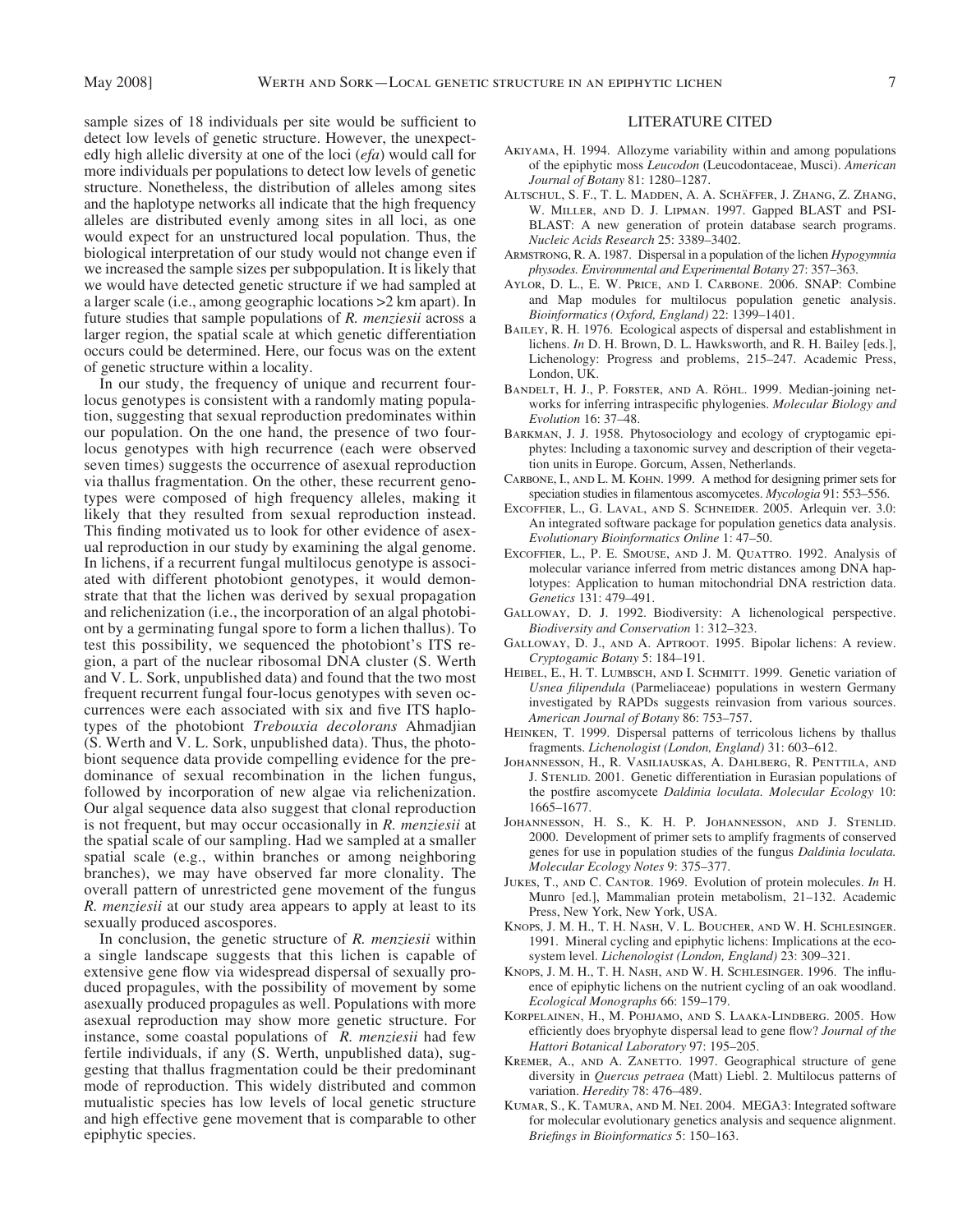- LEGENDRE, P., AND L. LEGENDRE. 1998. Numeric ecology. Elsevier, Amsterdam, Netherlands.
- LINDBLOM, L., AND S. EKMAN. 2006. Genetic variation and population differentiation in the lichen-forming ascomycete *Xanthoria parietina* on the island Storfosna, central Norway. *Molecular Ecology* 15: 1545 – 1559.
- MATTHES-SEARS, U., AND T. H. NASH. 1986. The ecology of *Ramalina menziesii* . 5. Estimation of gross carbon gain and thallus hydration source from diurnal measurements and climatic data. *Canadian*  Journal of Botany 64: 1698-1702.
- MILLER, M. 1997. Tools for population genetic analysis (TFPGA) version 1.3. A windows program for the analysis of allozyme and molecular population genetic data. Department of Biological Sciences, Northern Arizona University, Flagstaff, Arizona, USA. Website http://www. marksgeneticsoftware.net/ .
- MYLLYS, L., S. STENROOS, AND A. THELL. 2002. New genes for phylogenetic studies of lichenized fungi: Glyceraldehyde-3-phosphate dehydrogenase and beta-tubulin genes. *Lichenologist (London, England)* 34: 237-246.
- PALICE, Z., AND C. PRINTZEN. 2004. Genetic variability in tropical and temperate populations of *Trapeliopsis glaucolepidea*: Evidence against long-range dispersal in a lichen with disjunct distribution. *Mycotaxon* 90: 43-54.
- PEAKALL, R., AND P. E. SMOUSE. 2006. GENALEX 6: Genetic analysis in Excel. Population genetic software for teaching and research. *Molecular Ecology Notes 6: 288-295.*
- PRICE, E. W., AND I. CARBONE. 2005. SNAP: Workbench management tool for evolutionary population genetic analysis. *Bioinformatics (Oxford, England)* 21: 402-404.
- PRINTZEN, C., AND S. EKMAN. 2003. Local population subdivision in the lichen *Cladonia subcervicornis* as revealed by mitochondrial cytochrome oxidase subunit 1 intron sequences. *Mycologia* 95: 399–406.
- PURVIS, W. 2000. Lichens. Natural History Museum, London, UK.
- RANKER, T. A. 1992. Genetic diversity of endemic Hawaiian epiphytic ferns: Implications for conservation. *Selbyana* 13: 131-137.
- RANKER, T. A. 1994. Evolution of high genetic variability in the rare Hawaiian fern *Adenophorus periens* and implications for conservation management. *Biological Conservation* 70: 19-24.
- RICHARDSON, D. H. S. 1999. War in the world of lichens: Parasitism and symbiosis as exemplified by lichens and lichenicolous fungi. *Mycological Research* 103: 641-650.
- RUNDEL, P. W. 1974. Water relations and morphological variation in *Ramalina menziesii* . *The Bryologist* 77 : 23 – 32 .
- SAS INSTITUTE. 1996. SAS/STAT. User's guide, version 8. SAS Institute, Cary, North Carolina, USA.
- SILLETT, S. C., B. MCCUNE, J. E. PECK, T. R. RAMBO, AND A. RUCHTY. 2000 . Dispersal limitations of epiphytic lichens result in species dependent on old-growth forests. *Ecological Applications* 10: 789-799.
- SLATKIN, M. 1994. Linkage disequilibrium in growing and stable populations. *Genetics* 137: 331-336.
- SNÄLL, T., J. FOGELQVIST, P. J. RIBEIRO, AND M. LASCOUX. 2004. Spatial genetic structure in two congeneric epiphytes with different dispersal strategies analysed by three different methods. *Molecular Ecology* 13 : 2109-2119.
- SORK, V. L., F. W. DAVIS, R. J. DYER, AND P. E. SMOUSE. 2002a. Mating patterns in a savanna population of valley oak (*Quercus lobata* Nee).

*In* D. M. R. B. Standiford and K. L. Purcell [eds.], Fifth symposium on oak woodlands: Oaks in California's changing landscape, 427–439. Pacific Southwest Research Station, Forest Service, U.S. Department of Agriculture, General Technical Report PSW-GTR-184, Albany, California, USA.

- SORK, V. L., F. W. DAVIS, P. E. SMOUSE, V. J. APSIT, R. J. DYER, J. F. FERNANDEZ, AND B. KUHN. 2002b. Pollen movement in declining populations of California valley oak, *Quercus lobata*: Where have all the fathers gone? Molecular Ecology 11: 1657-1668.
- THOMPSON, J. D., D. G. HIGGINS, AND T. J. GIBSON. 1994. CLUSTAL W: Improving the sensitivity of progressive multiple sequence alignment through sequence weighting, position-specific gap penalties and weight matrix choice. *Nucleic Acids Research* 22: 4673-4680.
- TRAPNELL, D. W., AND J. L. HAMRICK. 2004. Partitioning nuclear and chloroplast variation at multiple spatial scales in the neotropical epiphytic orchid, *Laelia rubescens. Molecular Ecology* 13 : 2655-2666.
- TRAPNELL, D. W., AND J. L. HAMRICK. 2005. Mating patterns and gene flow in the neotropical epiphytic orchid, *Laelia rubescens. Molecular* Ecology 14: 75-84.
- TRAPNELL, D. W., J. L. HAMRICK, AND J. D. NASON. 2004. Threedimensional fine-scale genetic structure of the neotropical epiphytic orchid, *Laelia rubescens. Molecular Ecology* 13 : 1111 – 1118 .
- TREMBLAY, R. L., AND J. D. ACKERMAN. 2001. Gene flow and effective population size in *Lepanthes* (Orchidaceae): A case for genetic drift. Biological Journal of the Linnean Society 72: 47-62.
- WAGNER, H. H., R. HOLDEREGGER, S. WERTH, F. GUGERLI, S. E. HOEBEE, and C. SCHEIDEGGER. 2005. Variogram analysis of the spatial genetic structure of continuous populations using multilocus microsatellite data. *Genetics* 169: 1739-1752.
- WALSER, J. C. 2004. Molecular evidence for limited dispersal of vegetative propagules in the epiphytic lichen *Lobaria pulmonaria. American Journal of Botany* 91: 1273-1276.
- WALSER, J. C., R. HOLDEREGGER, F. GUGERLI, S. E. HOEBEE, AND C. SCHEIDEGGER. 2005. Microsatellites reveal regional population differentiation and isolation in *Lobaria pulmonaria* , an epiphytic lichen. *Molecular Ecology* 14: 457-467.
- WEIR, B. S., AND C. C. COCKERHAM. 1984. Estimating *F*-statistics for the analysis of population structure. *Evolution* 38: 1358-1370.
- WEISING, K., H. NYBOM, K. WOLFF, AND G. KAHL. 2005. DNA fingerprinting in plants: Principles, methods, and applications. Taylor & Francis, Boca Raton, Florida, USA.
- WERTH, S., F. GUGERLI, R. HOLDEREGGER, H. H. WAGNER, D. CSENCSICS, AND C. SCHEIDEGGER. 2007. Landscape-level gene flow in *Lobaria pulmonaria* , an epiphytic lichen. *Molecular Ecology* 16 : 2807-2815.
- WERTH, S., H. H. WAGNER, F. GUGERLI, R. HOLDEREGGER, D. CSENCSICS, J. M. KALWIJ, AND C. SCHEIDEGGER. 2006a. Quantifying dispersal and establishment limitation in a population of an epiphytic lichen. Ecology 87: 2037-2046.
- WERTH, S., H. H. WAGNER, R. HOLDEREGGER, J. M. KALWIJ, AND C. SCHEIDEGGER. 2006b. Effect of disturbances on the genetic diversity of an old-forest associated lichen. *Molecular Ecology* 15 :  $911 - 921$ .
- WESTFALL, R. D., AND M. T. CONKLE. 1992. Allozyme markers in breeding zone designation. *New Forests* 6: 279–309.  $\pm$